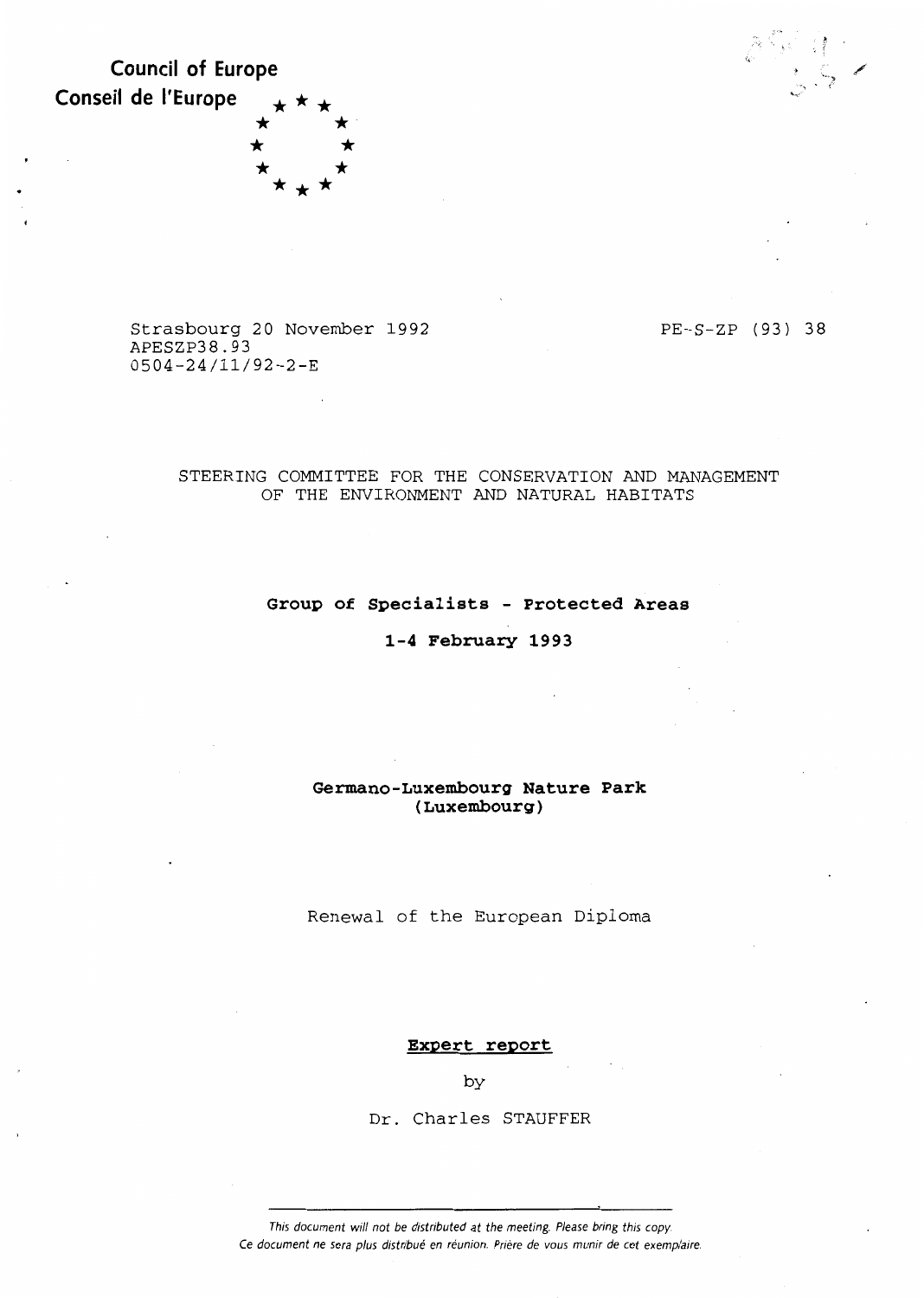# **GROUP OF SPECIALISTS - <sup>11</sup> PROTECTED AREAS <sup>11</sup>**

GERMANO-LUXEMBOURG NATURE PARK

#### ON-THE-SPOT APPRAISAL

(4-5 August 1992)

#### **EXPERT REPORT**

### BY

#### Charles STAUFFER

1. GENERAL FACTS

Created in 1964, the Germano-Luxembourg Nature Park was awarded the European Diploma, category C, in 1973. The award has been renewed every five years since, in 1978, 1983 and 1988.

As the diploma award is up for renewal for a further period of five years, the Directorate of Environment and Local Authorities of the Council of Europe entrusted me with the task of carrying out an on-the-spot appraisal with the following timetable:

Departure, 3 August 1992;

Appraisal on 4 and 5 August 1992;

Return, 6 August 1992.

The terms of reference also included checking that the recommendations of Resolution (88) 8 had been carried out. The first two were to:

- 1. find some way of restoring the landscape of the Hosingen site, especially the built-up part;
- 2. assign responsibility for the Hosingen centre to the Ministry of the Environment.

In addition, the Committee of Ministers asked the park administrators to implement the following recommendations:

1. adopt an overall plan for the development and management of the park, including a policy for the establishment of reserves throughout the park;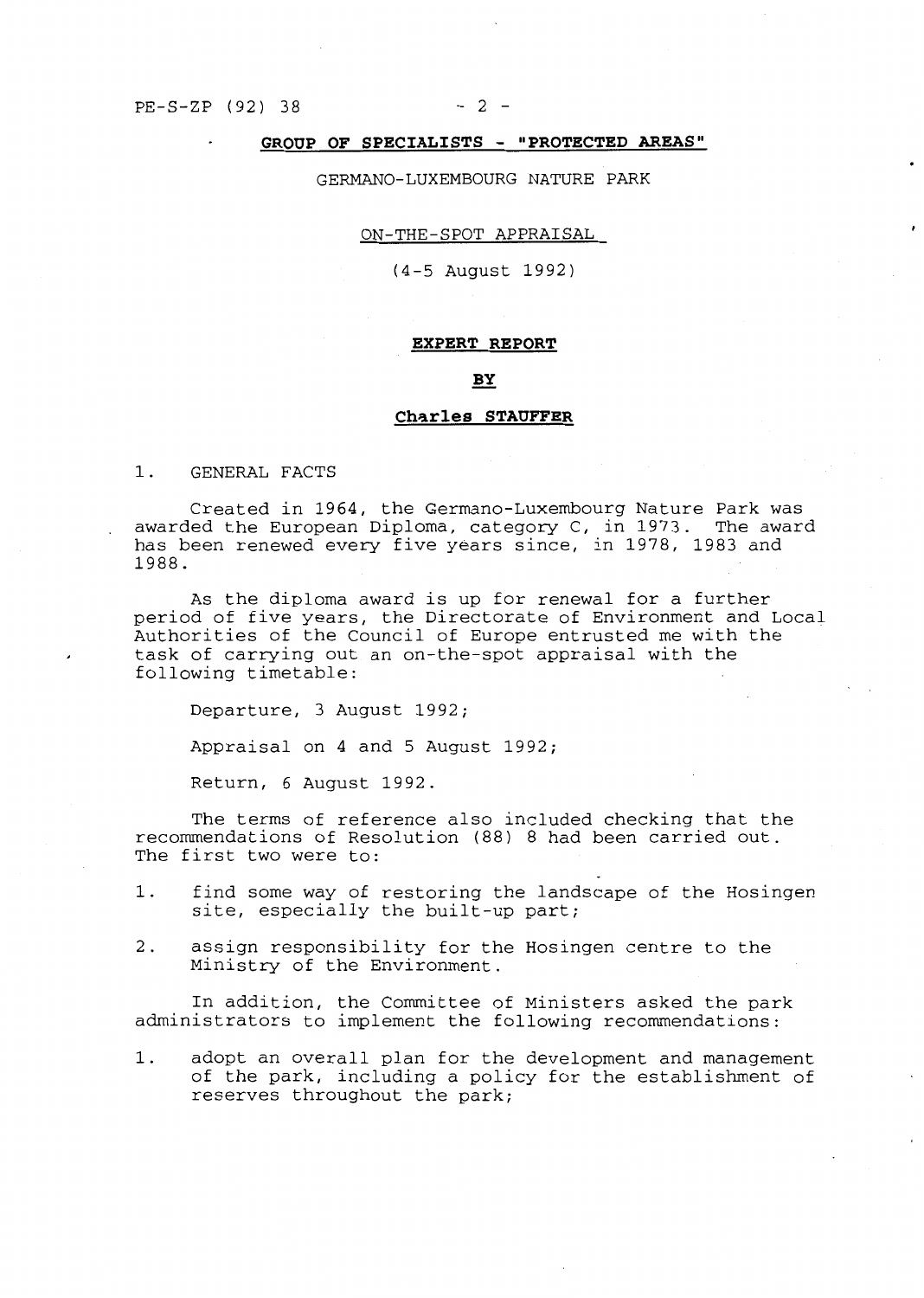- 3 - PE-S-ZP (92) 38

- 2. maintain a firm attitude on the limitation of existing tourist facilities, camping sites in particular, and continue restoring and improving inadequate facilities;
- 3. continue and intensify efforts to encourage mixed forests consisting of native species as opposed to exclusively coniferous woodland, particularly through the discontinuation of grants for the planting of conifers;
- 4. when the E42 Luxembourg to Trier motorway was built, a when the E42 Luxembourg to filer motorway was built,<br>route which did as little damage as possible to the countryside around Echternach, and in particular one that did not run across the Haard Forest and did not run along the artificial lake and did not cross Tull Hill was **chosen;**
- 5. introduce provisions into Luxembourg legislation enabling nature parks to be managed ecologically;
- 6. avoid exceeding camp-site capacity, especially in summer.
- **2. THE APPRAISAL**

The Secretariat of the Directorate of Environment and Local Authorities did not appoint à representative to take part.

On my arrival at Grundhof, I was welcomed by:

- Mr Kremer, the Luxembourg C N Nord District Commissioner;
- Mr Meyer, the Secretary General of the Vereinigung Deutsch-Luxemburgischer Naturpark (V.D.L.N);
- Mr Goebel, one of the members of the V.D.L.N. Managing Board.

We reviewed the various points of Resolution (88) 8. I shall take each in turn.

**3. MAIN FEATURES OF THE DIPLOMA-WINNING AREA** 

Approximately 50 km long and 20 km wide, at the widest part, the Germano-Luxembourg Nature Park extends along both sides of the Our and Sûre rivers, which form the border between Germany and Luxembourg, from the Belgian frontier in the north to Echternach in the south.

Geologically speaking, the north-western part is made up of Devonian schists whereas the rest of the park is on Muschelkalk and Keuper overlaid by Lias (Luxembourg sandstone).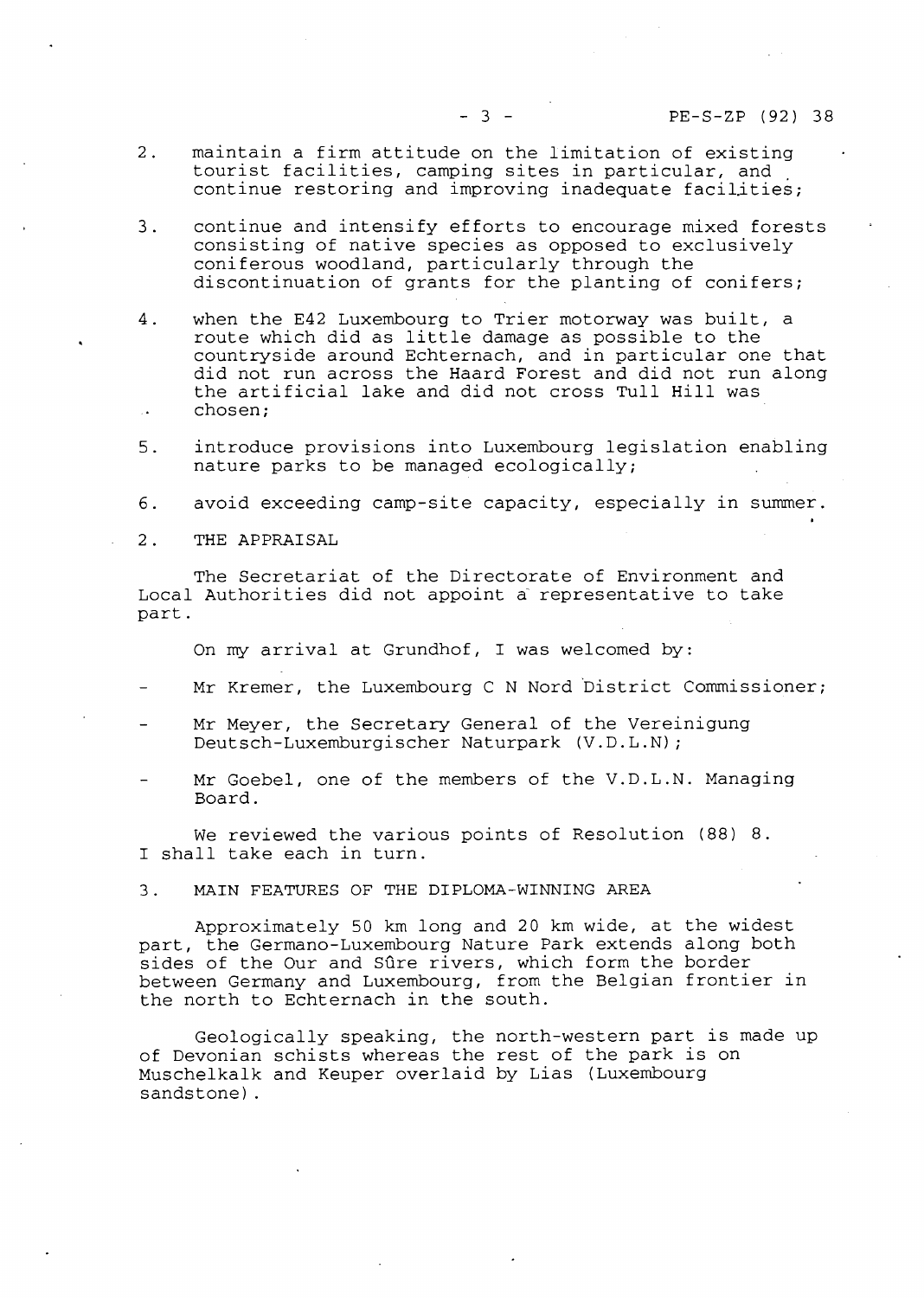$PE-S-ZP$  (92) 38 - 4 -

The altitude varies from 150m to 550 m, the average temperature is 8°C with a 2° variation between the sandstone south and the schistose north, and precipitation increases from south to north, from 650 mm to 1,000 mm annually in the Ardennes.

The park is heavily forested, especially on the slopes and areas with poor soil. Of the forest, 10% is crown or state property, 25% belongs to municipalities and the remaining 65% (mostly divided into rather small areas) is privately owned.

The forest is made up of approximately equal parts of deciduous and coniferous species but there is a marked contrast between the Ardennes in the north, where spruces predominate, and the mixed deciduous forest in the south.

This climatic and geological diversity gives rise to a wealth of flora and fauna; in particular there is an abundance of insect life.

#### 4. THE ADMINISTRATIVE POSITION

Transfrontier co-ordination is essentially provided by a private association, the Verein Deutsch Luxemburgerischer Naturpark, whose president is alternately a German representative (Mr Hubach) and a Luxembourg representative (Mr Friederich).

A government committee set up when the park was created and comprising the Minister of the Environment of Rhineland-Palatinate and the Luxembourg Water and Forestry Directorate regulates legal matters arising from the international border.

The German section of the park is part of the Southern Eifel Nature Park, it therefore has the benefit of logistical support.

In accordance with Resolution (88) 8, recommendation 5, a similar structure is soon to be set up in·Luxembourg; a Parliamentary Bill on nature parks was tabled in November 1991.

In its explanatory statement, the Bill reiterates the outline declaration of intention the government made to the Council of State on 24 April 1981, which refers to three projects, including the Our Park scheme comprising two administrative districts, including two entities, the Our valley and the Mullerthal.

There is a danger here of rivalry between the two districts whereas what is needed is a unified structure to dovetail with the German side. It seems risky to me to add administrative disunity to environmental differences between the Ardennes and Petite Suisse .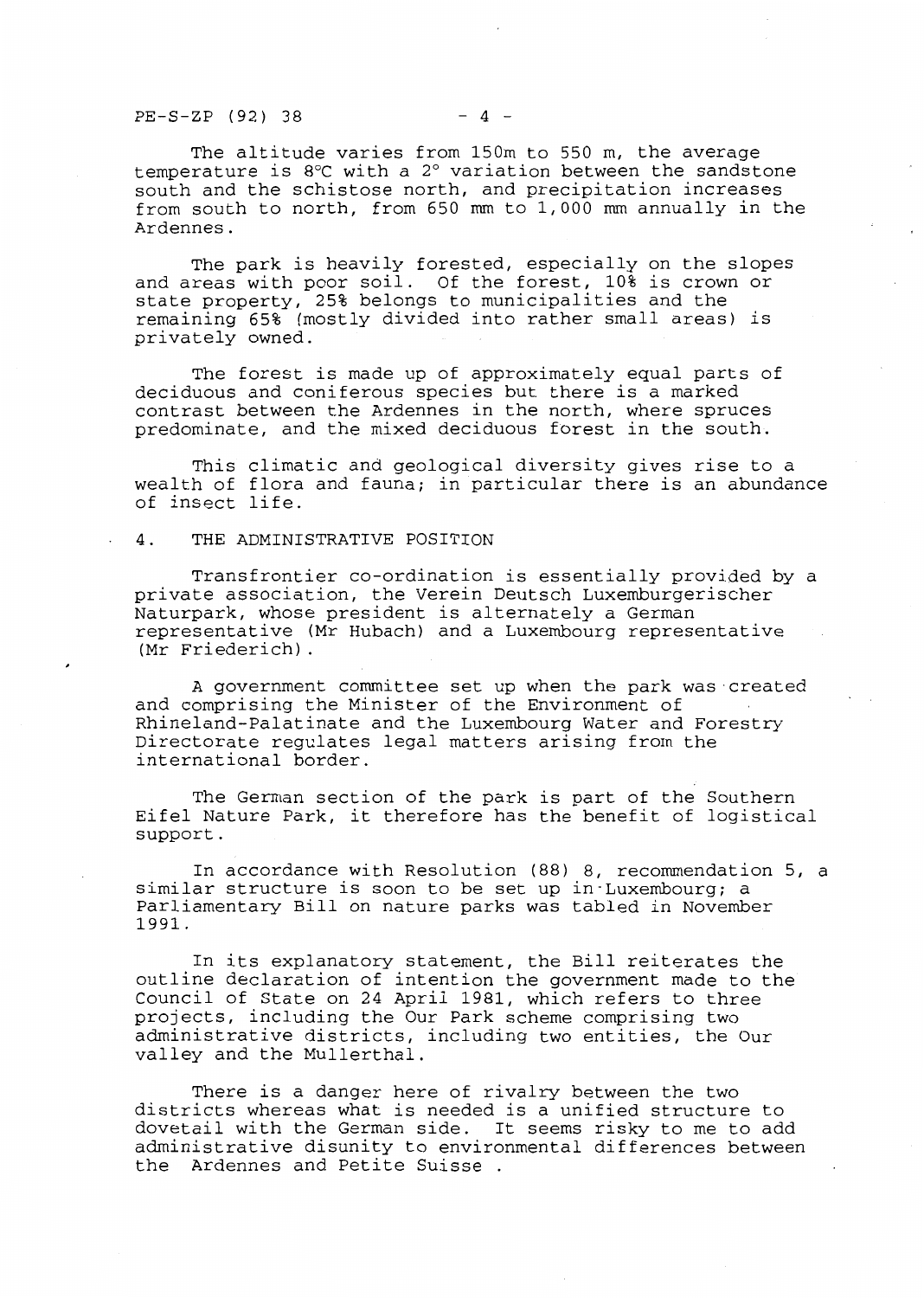# 5. MATTERS COVERED BY THE APPRAISAL

The park is too big for all the problems to be dealt with in two days. I therefore left it to my hosts to organise the visitas they saw fit. The second day was only partly satisfactory.

# CONSTRUCTION OF GOLF COURSES ON THE PARK PERIPHERY

As mentioned in the annual reports for 1989 and 1990, golf courses are being built on the Luxembourg edge of the park. The course at Eselborn, which we visited, blends with the landscape, mainly because of the choice of site but also because copses were preserved and extra planting was done.

However, the Waldbillig golf course, which is sited on much flatter farming land, will be extremely difficult to integrate with its surroundings.

These are big facilities, and like all golf courses they also raise a problem of nitrate pollution.

Unfortunately, what is happening increasingly is that a nature park, which everyone associates with quality surroundings, attracts investors to its edges, which they develop by exploiting the environmental cachet.

#### THE HOSINGEN SITE

This former game reserve, bought by the Grand Duchy, is now due to be developed under a major interministerial plan. The plans include a sports complex, an arts, leisure and restaurant centre, a football field, a 500-pitch campsite and a car park to hold 100 cars.

Given the size, design and site of the project, it is going to be difficult to integrate into the landscape,

#### THE OUR VALLEY

Recent studies have shown that the Our river is teeming with fish but it is at risk from the waste effluent from nearby built-up areas including Belgian villages.

Near the European Monument, at the northern entrance to the park, the Grand Duchy of Luxembourg has bought an area of private land, abutting on the monument site. This will preserve a precious area of open countryside: one of the major risks to the narrow Ardennes valleys is posed by the vulnerability of the few surviving tracts of farmland or<br>meadow. These need preserving on ecological as well as : These need preserving on ecological as well as scenic grounds.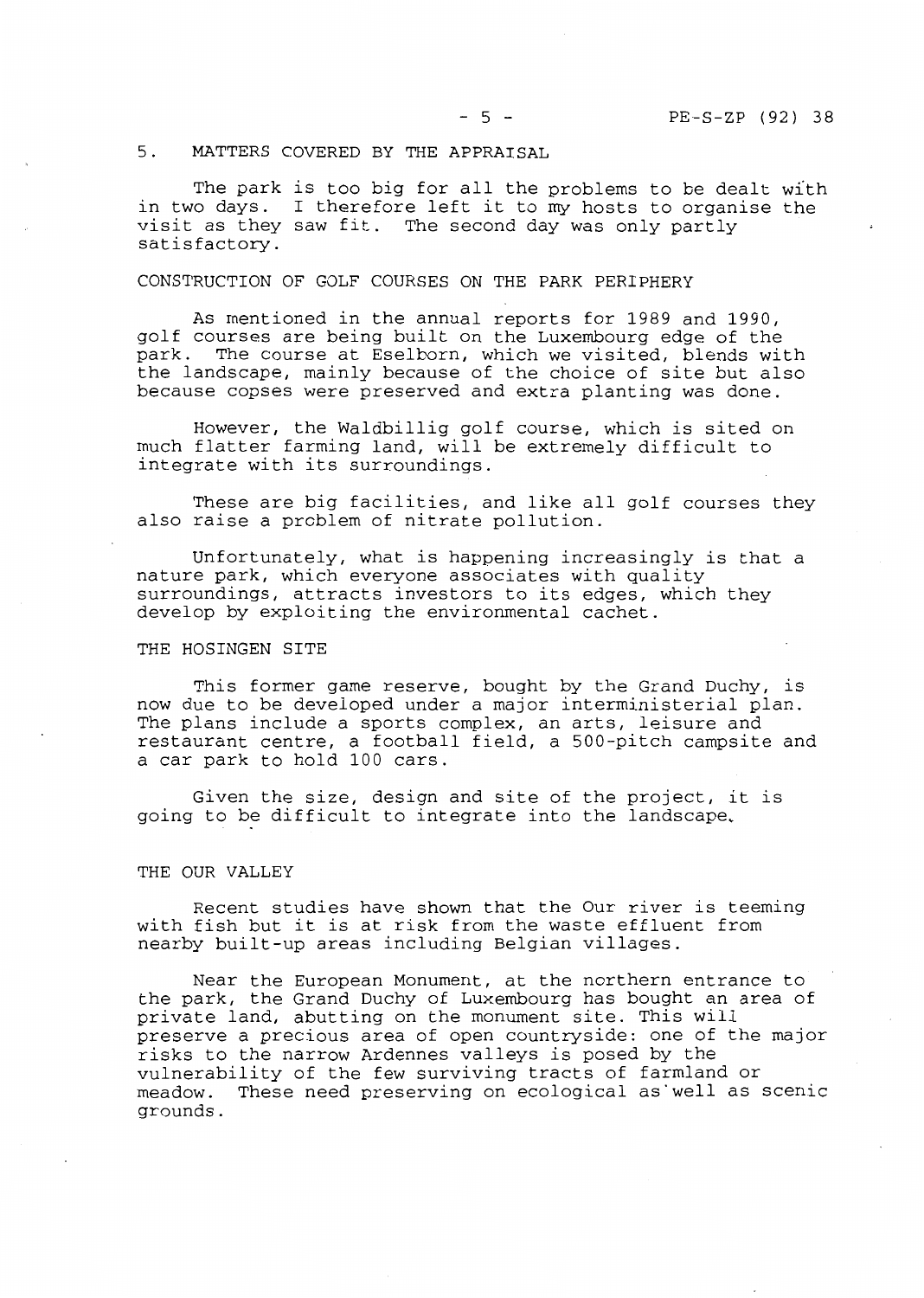$PE-S-ZP$  (92) 38 - 6 -

The few open spaces along the main channels of the Our and Sûre are occupied by camping sites, which for many years have posed huge problems to the riverside municipalities. The number of campers has levelled off in the last couple of years but waste treatment and overuse of the rivers inevitably cause environment problems. Salmonella has proliferated in the recent succession of hot, drought years and this has led to periodic bans on bathing.

Canoeing and its commercialisation have developed worryingly and an agreement between the two countries must be revealed urgently to put a legal curb on the situation. This is a prime example of the perverse effect of a unilateral ban.

The 60 or so camping sites in the park mean that, in<br>in areas, the population is multiplied tenfold. This certain areas, the population is multiplied tenfold. inflicts overloads on water purification systems which only the most up-to-date are able to cope with and limits have had to be imposed on the number of campers. All the studies carried out agree: that the camping sites make heavy demands on water and space, cause severe riverbank erosion and are ugly. Awareness of the problem has prompted the planting of trees and bushes but these will take some time to achieve full effect.

#### THE KALBORN MILL

This is a private property to which alteration work has been done on and off. It is situated in the upper Our valley, in outstandingly peaceful countryside.

If it is were to be purchased by the Grand Duchy of Luxembourg, serious thought would have to be given as to what use to make of it.

If it were pulled down the regions would be deprived of one the last of the mills which were once the very basis of riverside life.

#### ROCK CLIMBING AT BERDORF

On the Luxembourg side the jagged sandstone cliffs at Berdorf are not only popular with ramblers, attracted by the beauty and weirdness of the rock formations, but also provide challenging climbs.

A decision to ban rock climbing in the Southern Eifel Nature Park has resulted in 200 to 300 rock-climbers concentrating on a few Luxembourg rock faces, with inevitable pollution and deterioration. The Berdorf rocks are no exception and it was not long before the areas at the foot and top of the climbs were eroded and stripped of vegetation. Restricting rock climbing to a small area has only made matters worse there. The problem is urgent and it too calls for joint action and consideration.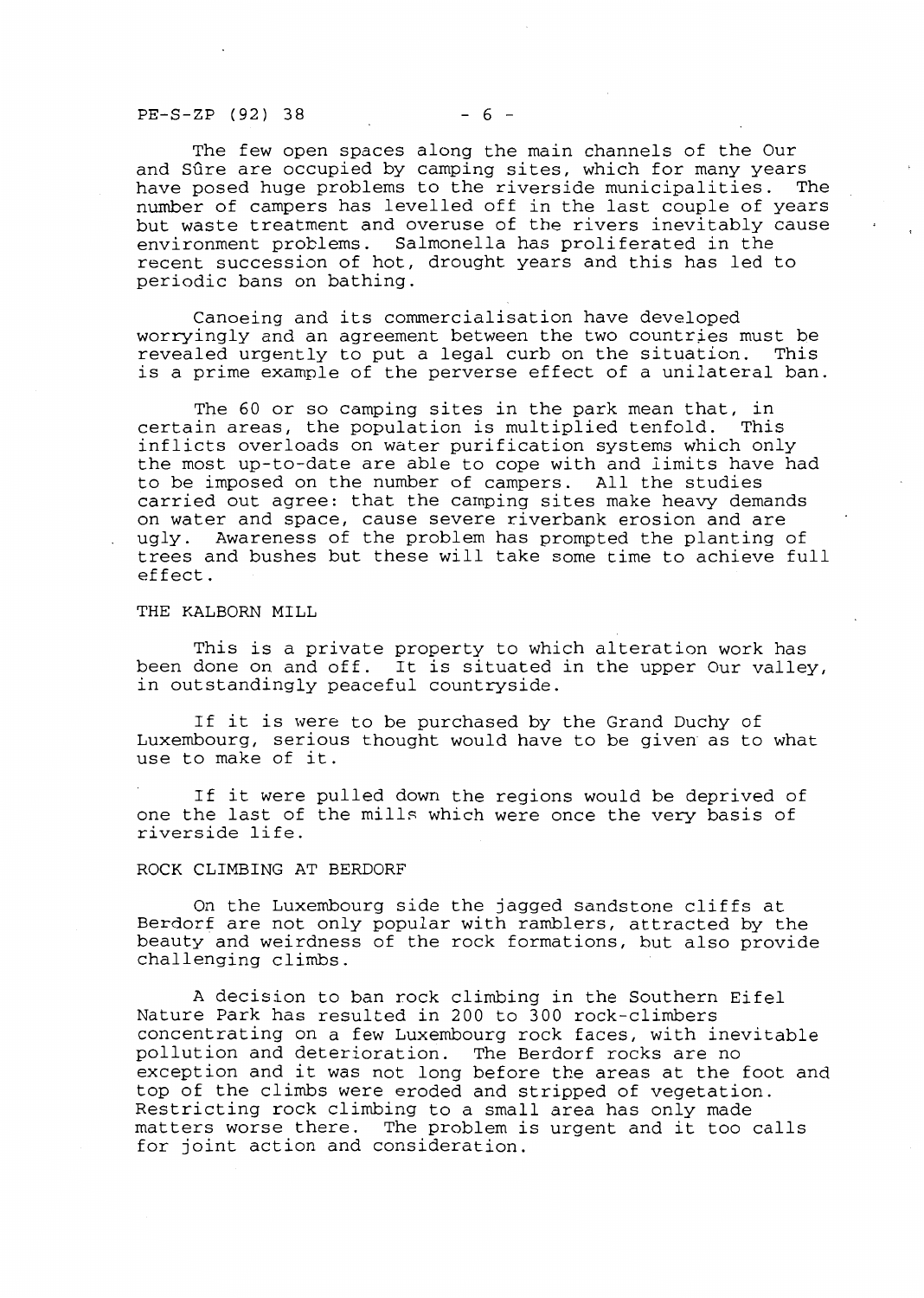ERNZEN

The Ernzen site is also situated on Luxembourg sandstone. For several years it has benefited from the total commitment of the forester, Mr Goebbels.

In 1989 work was begun on the Waldlehrhütte Teufelschlucht (a forest chalet now being extended). The chalet, which is mainly a public information centre, has been carefully blended into the landscape.

MISCELLANEOUS WORK IN THE EIFEL ZONE

Roadside tree-planting

For two or three years the park has been planting lines of tall deciduous trees along the roadsides, and it may be wondered whether these are necessary in an already densely wooded area, especially since adjacent areas of abandoned farmland will be taken over by forest.

Work near the Irrhausen campsite

In order to attract more tourism to the Irrhausen area, a small lake has been built. It is bounded at the downstream end by a dam and a wasteway equipped with a fish ladder; however, because the dam leaks the water-level is never high enough for the fish ladder to water-rever is never high enough for the fish fadder to<br>have any water in it. The trees and vegetation planted have any water in it. The trees and vegetation planted<br>on the lakeside are well landscaped and should look splendid in a few year's time.

The Daudistel wetlands

The area's potential has been increased by converting a disused gravel pit in the Enz valley into a wetland.

#### THE FOREST

The forest suffered major damage in 1990 as occurred throughout Europe. Reforesting in publicly owned forest has mainly been with deciduous species but that is not always the policy in privately owned woodland, which accounts for a large proportion of the woodland on both banks of the Our and the Sûre.

Like other European regions the park did not escape the fashion for spruce forest following the Second World War though here it was especially marked on account of farmers abandoning less fertile land.

On both the Luxembourg and German sides, the State has been buying up large tracts of private forest and that will allow a gradual switch to climax forest. There is a long way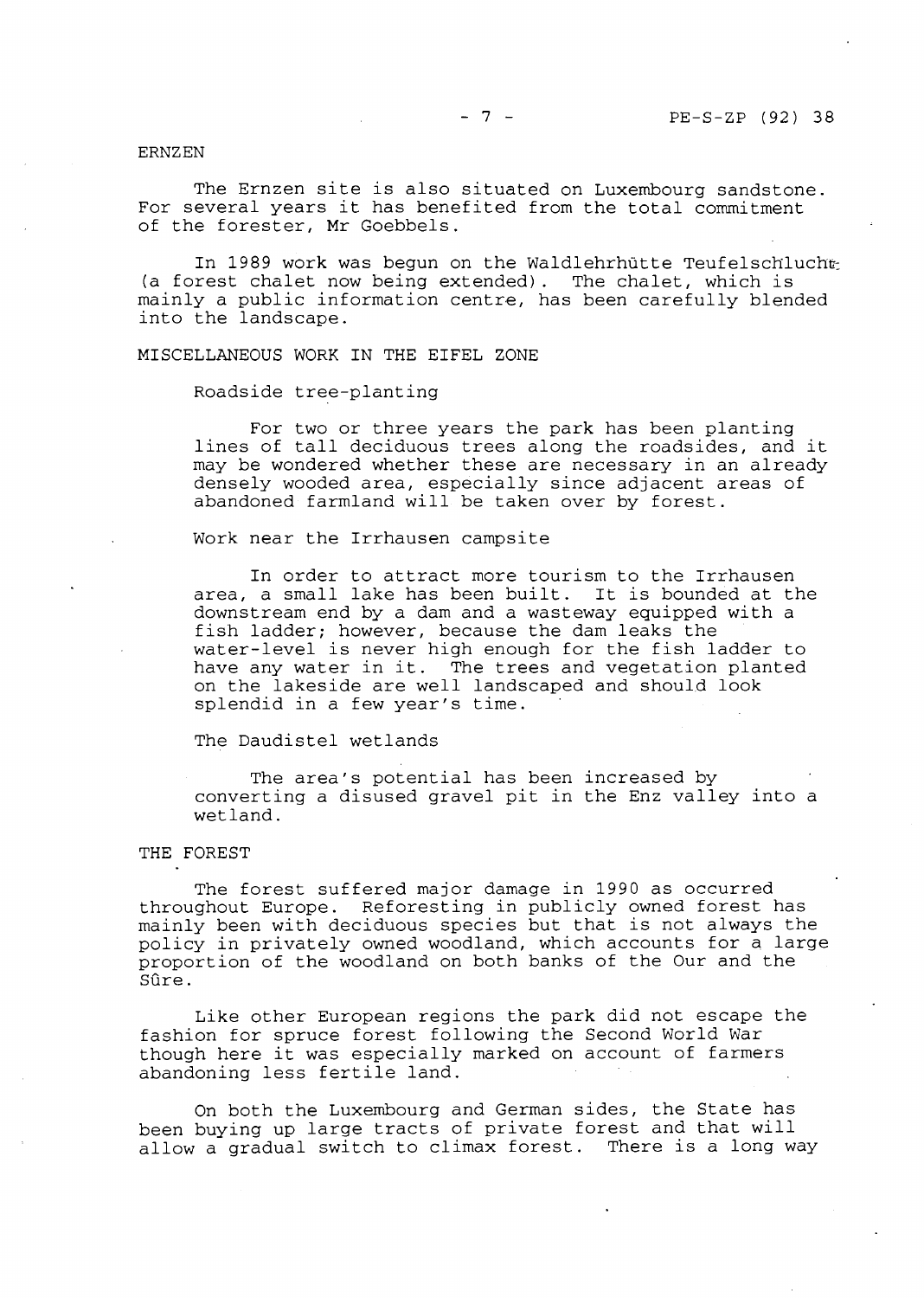PE-S-ZP (92) 38 - 8 -

to go but in a few decades the combined result of the slump in timber prices, **wind** damage and insect attack will be a better balance between deciduous and coniferous trees.

In the Eifel region the Douglas fir has been replacing the spruce for the last decade or so. However, this will not help to tip the balance in favour of deciduous trees.

### 6. CONCLUSION

This overview suggests that the Germano-Luxembourg Nature Park has been making year-on-year progress in the direction sought by Resolution (88) 8.

A laudable effort has been made to limit public access to the park.

There is no objection to re-awarding the diploma in the same category for a further five-year period.

#### DRAFT RESOLUTION

1. More effective consultation so that Luxembourg and Germany co-ordinate their policies.

2. Further development of a coherent nature-reserve network.

3. Maintenance through appropriate farming practice of the few areas of open farmland left in the valley bottom.

4. Use of tree lining along roads to safeguard local strains of apple and pear trees.

Appendix I is a copy of Resolution (88) 8 adopted when the diploma was last re-awarded; in Appendix II the Secretariat presents a draft resolution for re-award of the diploma in 1993.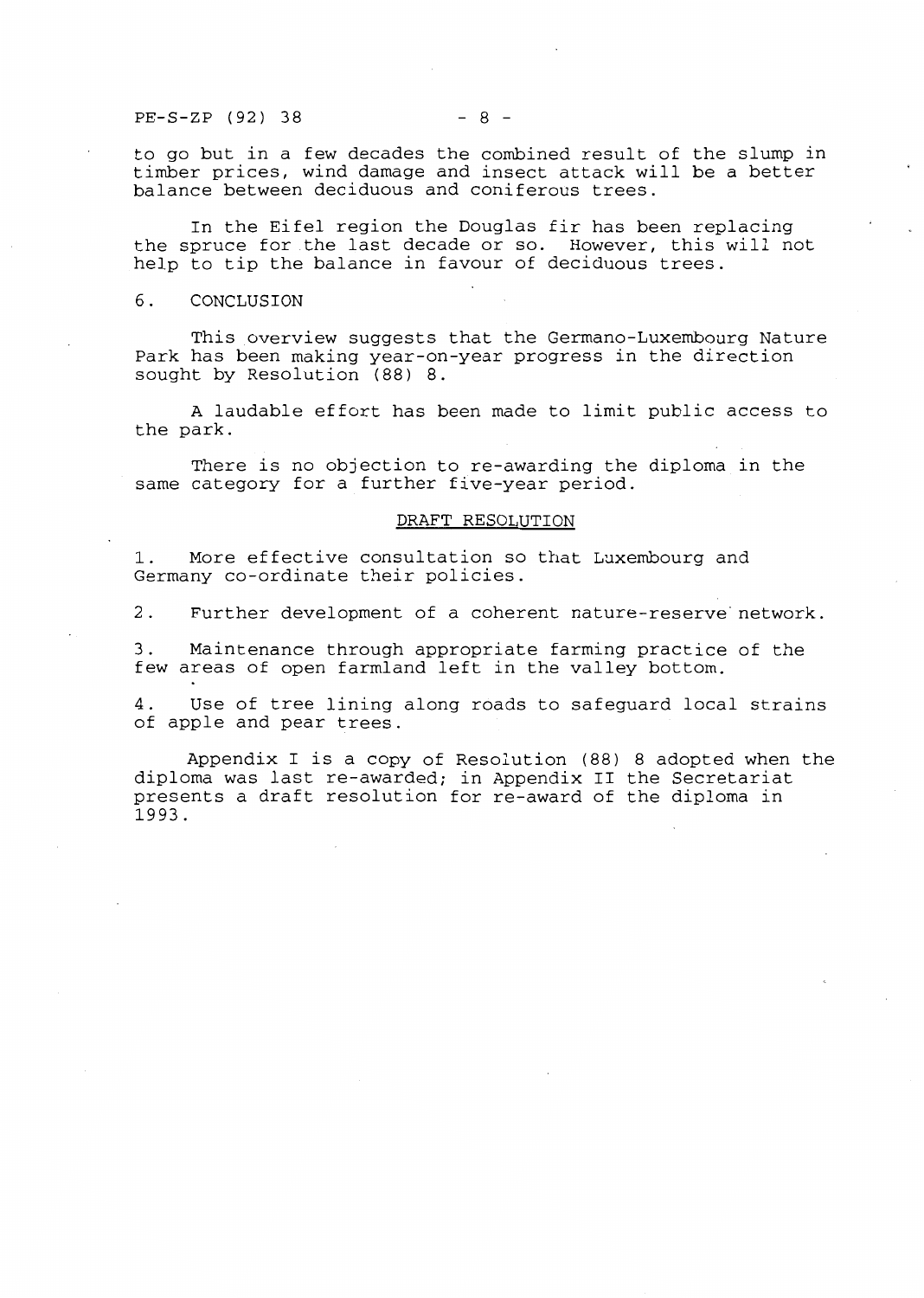...

APPENDIX I

- 9 -

# COUNCIL OF EUROPE COMMITTEE OF MINISTERS

#### RESOLUTION **(88) 8**

# **ON THE RENEW AL OF THE EUROPEAN DIPLOMA AWARDED TO THE GERMANO-LUXEMBOURG NATURE PARK**

*(Adopted by the Committee of Ministers on 13 June 1988 at the 418th meeting of the Ministers' Deputies)* 

The Committee of Ministers, under the terms of Article 15.a of the Statute of the Council of Europe,

Having regard to Resolution (65) 6 instituting the European Diploma;

Having regard to Resolution (73) 33 awarding the European Diploma to the Germano-Luxembourg Nature Park;

Having regard to the proposals of the Steering Committee for the Conservation and Management of the Environment and Natural Habitats (CDPE),

Renews the European Diploma, Category C, awarded to the Germano-Luxembourg Nature Park until 25 October 1993 ;

Attaches the following recommendations to the renewal :

1. A way of restoring the landscape of the Hosingen site, especially the built-up part, should be sought;

2. Responsibility for the Hosingen centre should be assigned to the Ministry of the Environment;

Calls on the park administrators to implement the following recommendations :

l. Adoption of an overall plan for the development and management of the park, including the formulation of a policy for the establishment of reserves throughout the park;

2. Maintenance of a firrn attitude on the limitation of existing tourist facilities, camping sites in particular. and the continuation of activities to restore and improve inadequate facilities;

3. Continuation and intensification of efforts to encourage mixed forests consisting of native species as opposed to exclusively coniferous woodland, particularly through the discontinuation of grants for the planting of conifers ;

4. When the E42 Luxembourg-Trier motorway is built, choice of a route which does as little **damage**  as possible to the countryside around Echternach, and in particular one that does not run across the Haard Forest, and does not run along the edge of the artificial lake and does not cross Tull Hill;

5. Introduction of provisions into Luxembourg legislation enabling nature parks to be managed ecologically ;

6. Compliance with carrying capacities of camping sites, especially in summer.